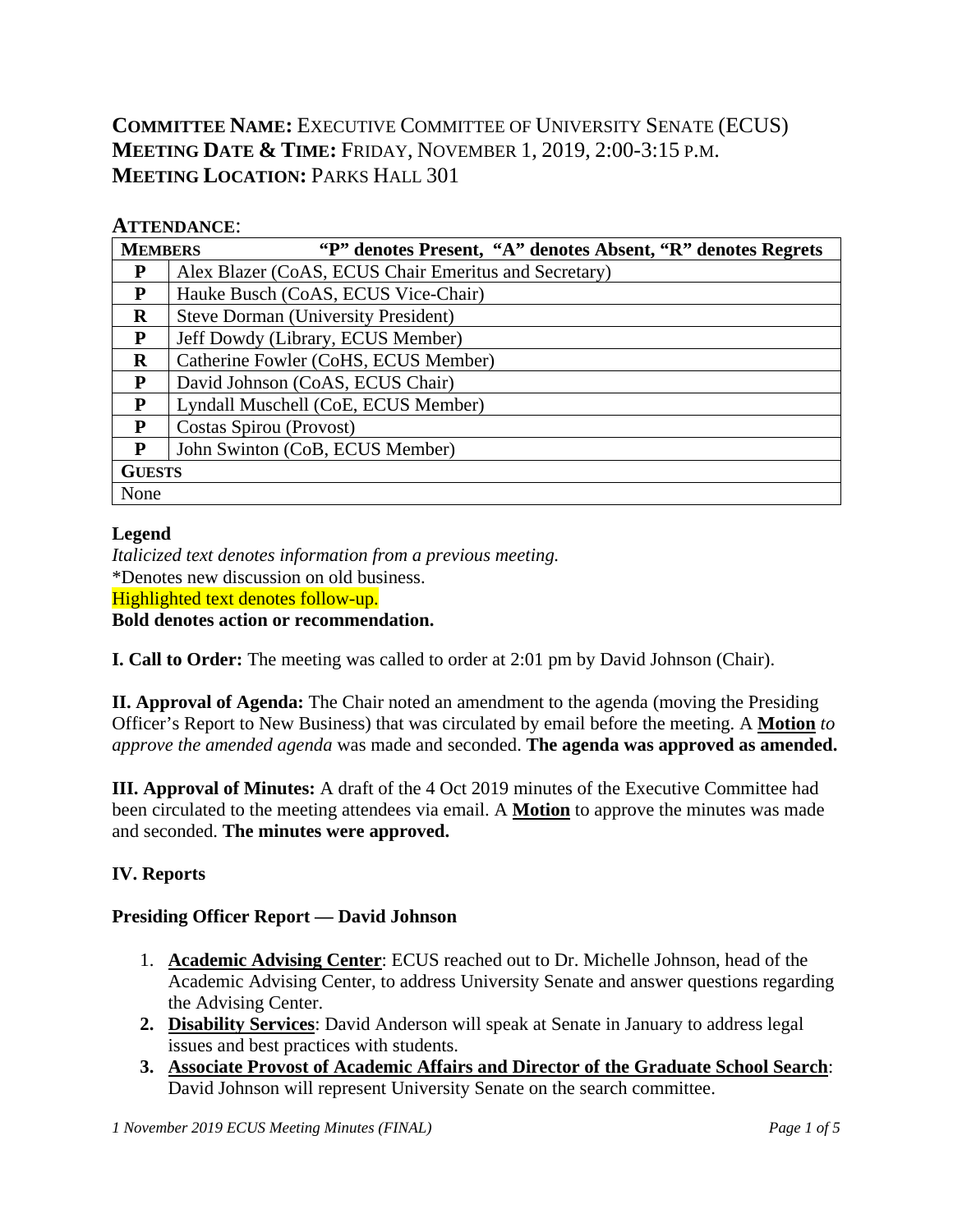- **4. Campus Climate Survey**: The Presiding Officer volunteers with OIE to help students and staff complete the survey.
- **5. Fair Use**: Laura Mender reports that a copyright and fair use training module can be added to GeorgiaVIEW if one is provided.
	- **a. ECUS Discussion**: It was suggested that the module should be created by Scholarly Communication Library Jennifer Townes and vetted by the Office of Legal Affairs. **ECUS** will steer this item to APC at the ECUS-SCC meeting.
- 6. **Bright House**: ECUS was informed that a meeting between the Bright House and university stakeholders was scheduled for Oct. 21, and that Dr. Brooks would later speak with University Senate regarding changes at the HUB and the Bright House.
- **7. Foundation Account:** Our foundation account is still untouched.
- **8. Operating Budget:** Our operating budget is a healthy \$2,290.77. This will be more than enough to cover travel expenses for the spring USGFC meeting and pay a deposit toward next year's governance retreat venue.

## **Presiding Officer Elect Report — Hauke Busch**

- 1. **At Large Senator Election Materials**: The procedures were reviewed from last year and the dates in the timeline were revised. ECUS-SCC will review the materials.
- **2. University System of Georgia Faculty Council Fall Meeting**: The Presiding Officer Elect, who serves a GCSU's voting representative on the Council, attended the fall meeting at the Coastal College of Georgia on 17-18 Oct 2019 and provided the following highlights.
	- a. **Budget Concerns**: The chancellor mentioned the governor had asked state agencies for reductions (4 percent this year and 6 percent next year) in expectation of declining state revenue. He also indicated the teaching budget is exempt from the reductions and that other campus entities are in the process of submitting budget reduction plans.
	- b. **Salary Increases**: The chancellor said that the governor has committed to salary increases for K-12 instructors and the governor understands the need to increase salaries for all state employees (including in the USG) to remain competitive. The chancellor also pointed out for the state to raise salaries even 1 percent requires approximately \$145million. Given the current budget projections, such increases might not be possible.
	- c. **Enrollment and Recruiting**: The chancellor spoke about enrollment trends (which will likely decline going forward because of demographics) and the challenges of engaging in system-level marketing initiatives.
	- d. **Healthcare/Benefits Changes**: The chancellor mentioned that providing healthcare is a growing concern for the USG. The system must balance the needs of its employees with the costs of coverage. In the last year, the system saw two times as many claims. If the number stays consistent, the system needs \$47 million in additional funding and it cannot be sure the state will cover any of the increases. Council members asked questions the lack of communication to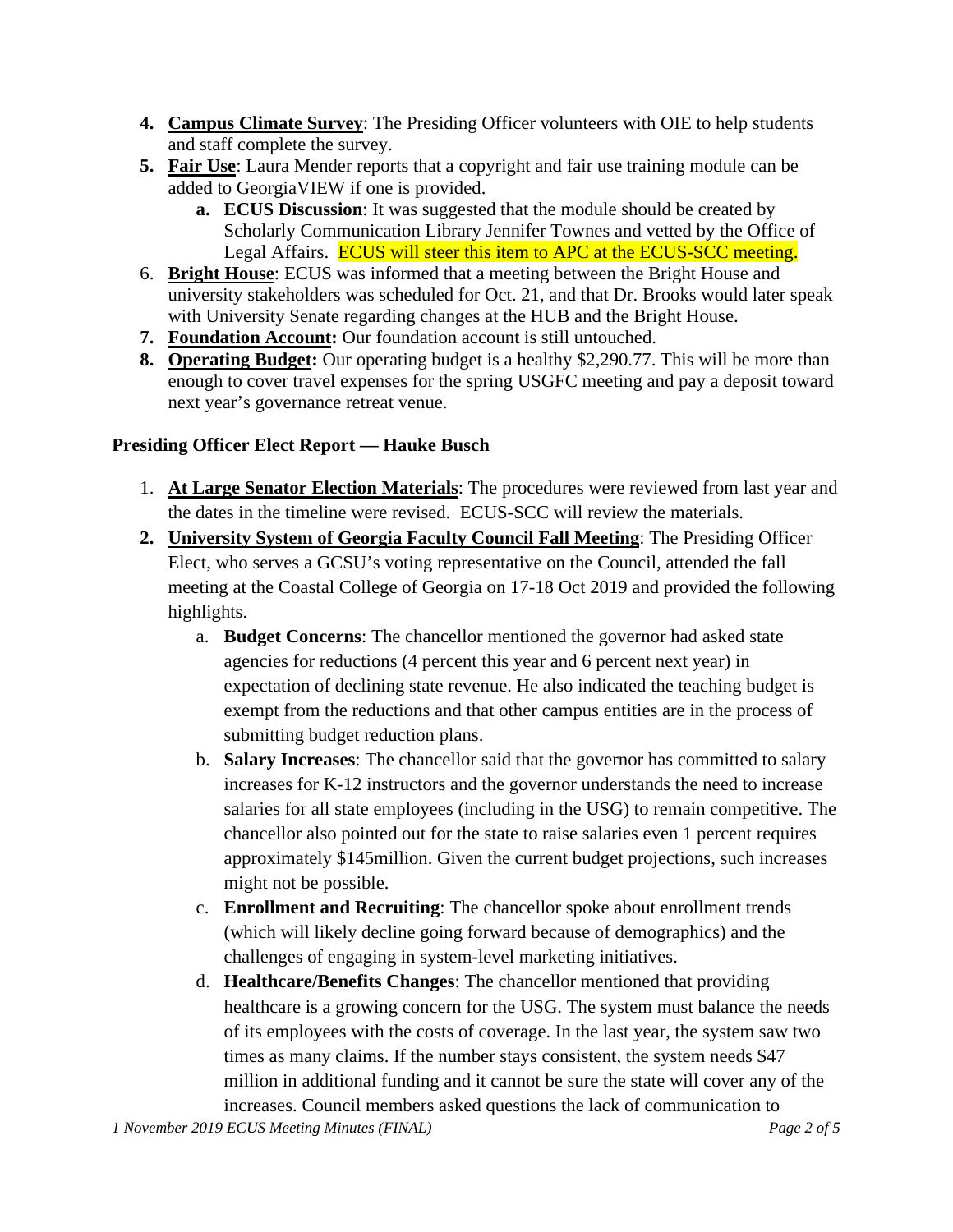employees at our campuses and the possibility of adding more faculty to the TRSC or its subcommittees. While the chancellor felt it was not appropriate to add council members to the TRSC (given its mission), he supported the idea of expanding faculty presence on the subcommittees as well as improving communication between the system office and the faculty council about benefits information.

- e. **General Education Redesign**: Dr. Denley introduced the general education design principles and explained the plans going forward. He is in the process of putting together an implementation committee which will include faculty members, RAC chairs, and administrators. The committee will be formed within the next week or so with a goal of presenting something to the BOR at its January meeting. From there, the proposal will go to individual campuses to go through the curriculum review process. Dr. Denley indicated that the change would be significant and that all campuses will follow the new general education design. The target date for full implementation is tentatively Fall 2021.
- f. **Retiree Council, AAUP, and Various Council Committees**: The bylaws committee intends to work on a transition handbook for new members; the human resources committee intends to work on drafting a resolution about summer teaching contracts. The members of the other committees—academic affairs, strategic planning, and organizational—should be in touch to follow up on any issues raised in your meetings that might require future council attention.

#### **V. Unfinished Business**

- **1. 2020-2021 Governance Calendar**: The workgroup comprised of David Johnson (chair), Alex Blazer, Hauke Busch, and Catherine Fowler shared their latest draft and invited feedback.
	- **a. Discussion**: A concern was raised about the University Curriculum Committee time at 1:00 when faculty are teaching. The committee agreed to move UCC to the Professional Development/Other time at 2:00. A question was raised about ECUS deliberating on non-Senate meeting times. It was noted that the governance calendar should reflect all shared governance at the university, and not just University Senate. The 2020 State of the University time change was noted. Alex Blazer will update the 2019-2020 calendar to reflect the State of the University time change and upload the amended calendar to the Senate website. David Johnson will update the 2020-2021 draft calendar with the UCC changes and share the amended calendar with ECUS-SCC. In the ECUS Annual Report, David Johnson will recommend that next year's governance calendar workgroup request representatives from curriculum governance coordinate their needs and share them with the Provost.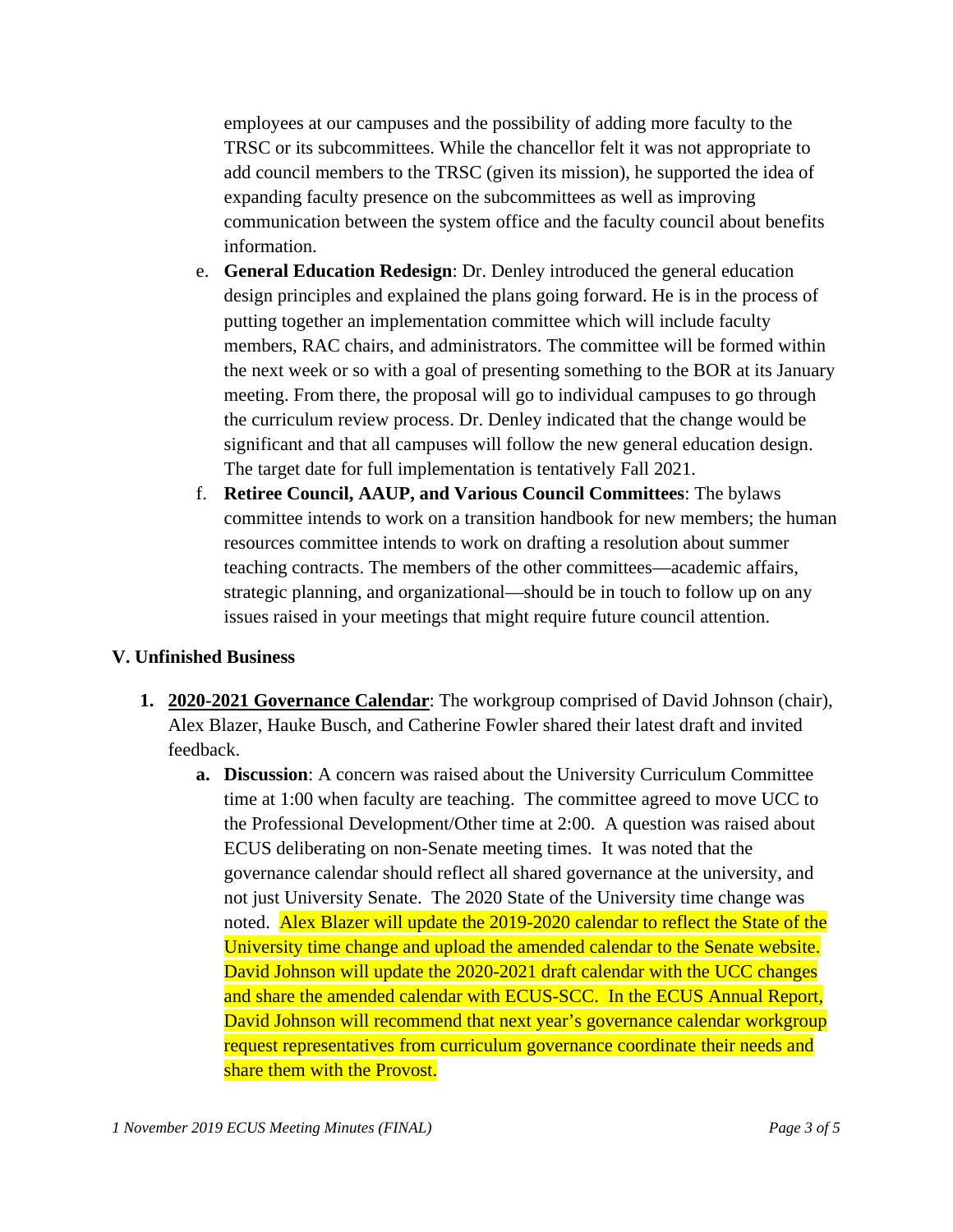#### **VI. New Business**

**1. Reviewing University-Wide Committees with Senate Representation:** David Johnson noted that, during this term, standing committees had 15 members and multiple volunteers were unable to be placed in standing committees. He asked the committee to think about the possibility of some Senators and volunteers serving on select universitywide committees rather than standing committees. A number of comments were made. Persons representing Senate on university-wide committees should have to report to Senate. Senate representatives serving on university-wide committees related to the charge of a standing committee should serve on the standing committee. Senate representatives serving on university-wide committees that require heavy reporting (like UCC and the Faculty Salary Study Task Force) should be members of Senate rather than volunteers. David Johnson will ask the committee to consider this item at a later date.

#### **VII. Open Discussion**

- 1. **Selected Staff Senator**: Staff Council has only sent two senators to University Senate, rather than the three that are required by our bylaws. ECUS agreed to let the issue rest until the spring, at which time we will renew a discussion with Staff Council regarding a third representative. Hauke Busch will confer with Christopher Newsome in January.
- 2. **Senate Website Backup**: ECUS is looking into getting online University Senate materials systematically backed up in the event of a technology calamity. Alex Blazer will confer with Unix and Windows System Administrator Timothy Hastings about scheduled backups.

## **VIII. Next Meeting**

## **1. Calendar**

- a. University Senate Meeting Friday, October 15, 3:30 p.m., A&S 2-72
- b. ECUS Meeting Friday, January 10, 2:00 p.m., Parks Hall 301
- c. ECUS+SCC Meeting Friday, January 10, 3:30 p.m., Park Hall 301
- **2. Tentative Agenda**: Some of the deliberation today may have generated tentative agenda items for ECUS and ECUS-SCC meetings. David Johnson will ensure that such items (if any) are added to the agenda of a future meeting of ECUS or ECUS-SCC.

**IX. Adjournment:** As there was no further business to consider, a **Motion** *to adjourn the meeting* was made and seconded. **The motion to adjourn was approved and the meeting adjourned at 2:49 p.m.**

**Distribution:** First, these minutes will be sent to committee members for review; second, they will be posted to the minutes website.